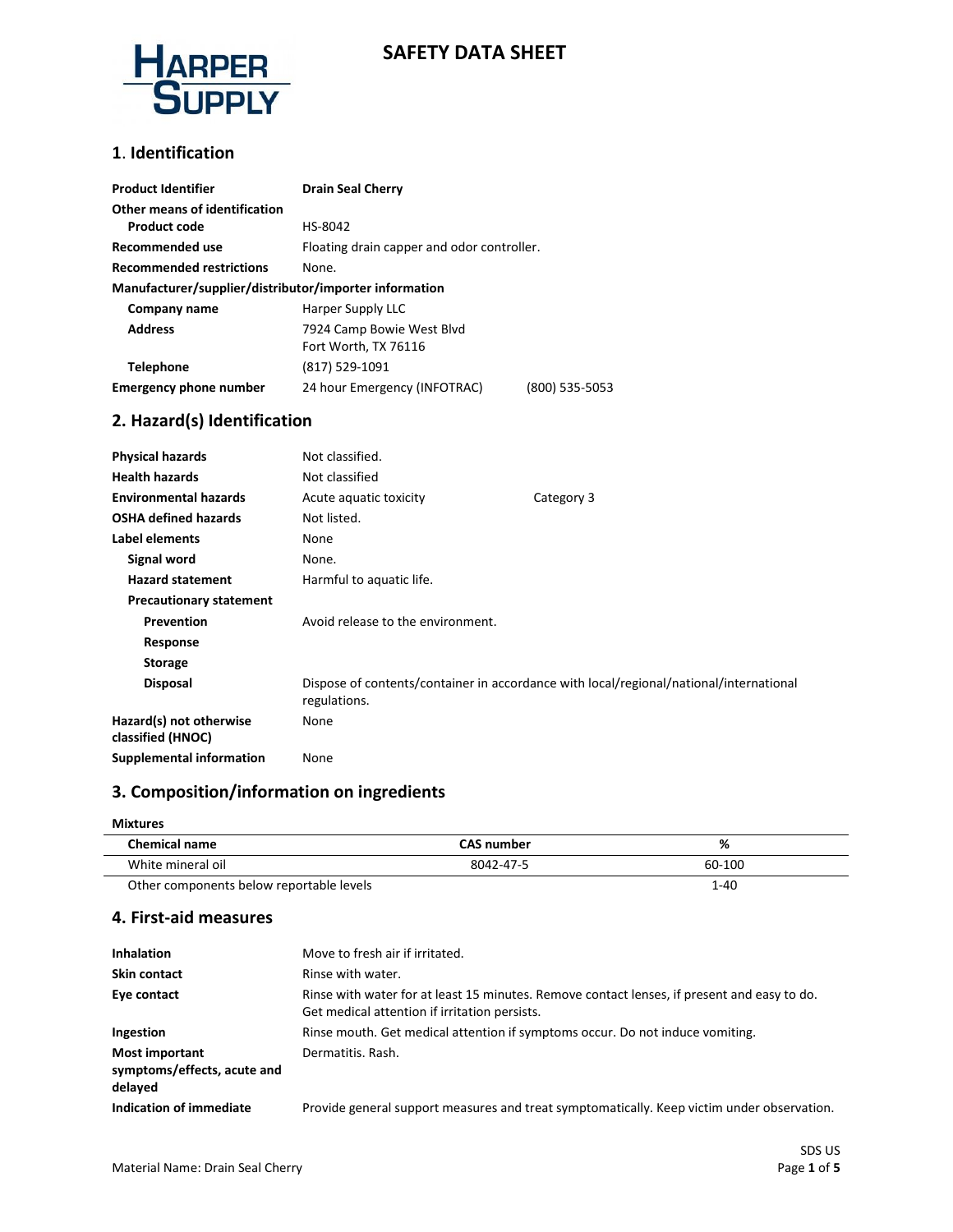| medical attention and special | Symptoms may be delayed.        |
|-------------------------------|---------------------------------|
| treatment needed              |                                 |
| <b>General information</b>    | Observe good hygiene practices. |

#### **5. Fire-fighting measures**

| Water fog. Foam. Dry chemical powder. Carbon dioxide (CO <sub>2</sub> ).                      |
|-----------------------------------------------------------------------------------------------|
| None known.                                                                                   |
| During fire, gases hazardous to health may be formed.                                         |
| Self-contained breathing apparatus and full protecting clothing must be worn in case of fire. |
| Move containers from fire area if you can do so without risk.                                 |
| Use standard firefighting procedures and consider the hazards of other involved materials.    |
| No unusual fire or explosion hazards noted.                                                   |
|                                                                                               |

#### **6. Accidental release measures**

| Personal precautions,<br>protective equipment and<br>emergency procedures | Wear appropriate protective equipment and clothing during clean-up. Wear eye/face<br>protection.                                                                                                                                                                 |
|---------------------------------------------------------------------------|------------------------------------------------------------------------------------------------------------------------------------------------------------------------------------------------------------------------------------------------------------------|
| <b>Methods and materials for</b><br>containment and cleaning up           | Caution – spillages may be slippery.                                                                                                                                                                                                                             |
|                                                                           | Large spills: Stop the flow of material, if this is without risk. Dike the spilled material, where<br>this is possible. Absorb in vermiculite, dry sand or earth and place into containers. Prevent<br>entry into waterways, sewer, basements or confined areas. |
|                                                                           | Small spills: Wipe up with absorbent material (e.g. cloth, fleece). Clean surface thoroughly to<br>remove residual contamination.                                                                                                                                |
|                                                                           | Never return spills to original container for re-use. For waste disposal, see section 13 of the<br>SDS.                                                                                                                                                          |
| <b>Environmental precautions</b>                                          | Avoid discharge into areas not consistent with package labeling.                                                                                                                                                                                                 |

#### **7. Handling and storage**

Precautions for safe handling Avoid contact with eye. Avoid prolonged exposure. Observe good industrial hygiene practices. **Conditions for safe storage, including any incompatibilities** Store in original tightly closed container. Do not store in extreme conditions.

### **8. Exposure controls/personal protection**

| <b>Occupational exposure limits</b><br>None |                                                |
|---------------------------------------------|------------------------------------------------|
| <b>Biological limit values</b><br>None      |                                                |
| <b>Appropriate engineering</b><br>controls  | Emergency eye wash stations and showers should |

**Individual protection measures, such as personal protective equipment**

be readily accessible.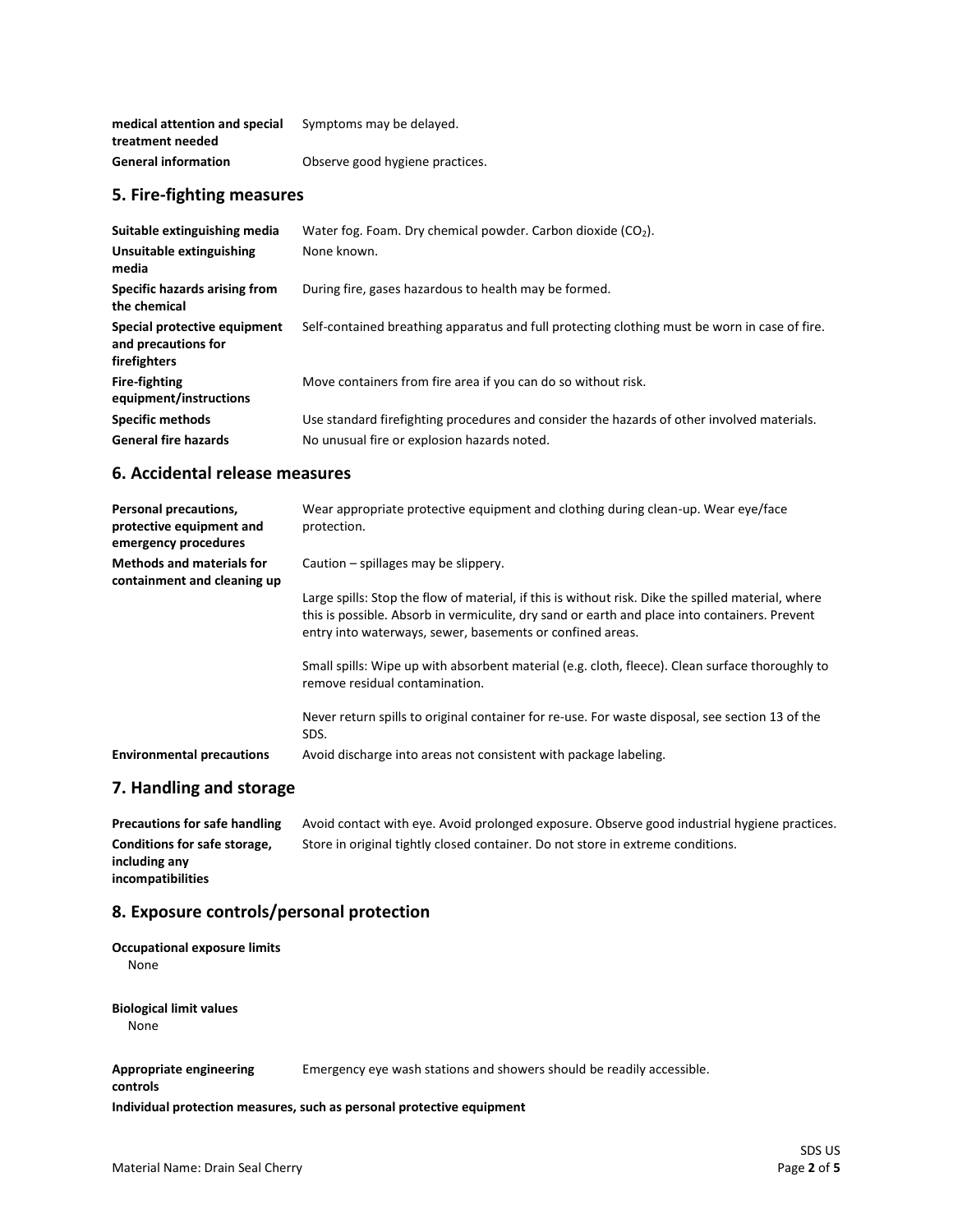| Eye/face protection               | Avoid contact with eyes.             |
|-----------------------------------|--------------------------------------|
| Skin protection                   |                                      |
| <b>Hand protection</b>            | None.                                |
| Other                             | None.                                |
| <b>Respiratory protection</b>     | Respiratory protection not required. |
| <b>Thermal hazards</b>            | None.                                |
| General hygiene<br>considerations | None.                                |

# **9. Physical and chemical properties**

| Appearance                       |                 |
|----------------------------------|-----------------|
| <b>Physical State</b>            | Clear liquid.   |
| Color                            | Colorless.      |
| Odor                             | Cherry.         |
| <b>Odor threshold</b>            | Not available.  |
| рH                               | Not applicable. |
| Melting/freezing point           | Not available.  |
| Initial boiling point and        | >500°F (260°C)  |
| boiling range                    |                 |
| <b>Flash point</b>               | 311°F (155°C)   |
| <b>Evaporation rate</b>          | Not available.  |
| <b>Flammability</b>              | Not available.  |
| <b>Flammability Limits</b>       |                 |
| Upper                            | Not available.  |
| Lower                            | Not available.  |
| Vapor pressure                   | Not available.  |
| Vapor density                    | Not available.  |
| Specific gravity (water=1)       | 0.87            |
| Solubility in water              | Insoluble.      |
| <b>Partition coefficient</b>     | Not available.  |
| (n-octanol/water)                |                 |
| <b>Auto-ignition temperature</b> | Not available.  |
| <b>Decomposition temperature</b> | Not available.  |
| <b>Viscosity</b>                 | Not available.  |

# **10. Stability and reactivity**

| Reactivity                                   | This product is stable and non-reactive under normal conditions of use. |
|----------------------------------------------|-------------------------------------------------------------------------|
| <b>Chemical stability</b>                    | Material is stable under normal conditions.                             |
| <b>Possibility of hazardous</b><br>reactions | Hazardous polymerization does not occur.                                |
| <b>Conditions to avoid</b>                   | Heat, flames can cause product to decompose.                            |
| Incompatible materials                       | None.                                                                   |
| <b>Hazardous decomposition</b><br>products   | Carbon dioxide, carbon monoxide.                                        |

# **11. Toxicological information**

**Information on likely routes of exposure**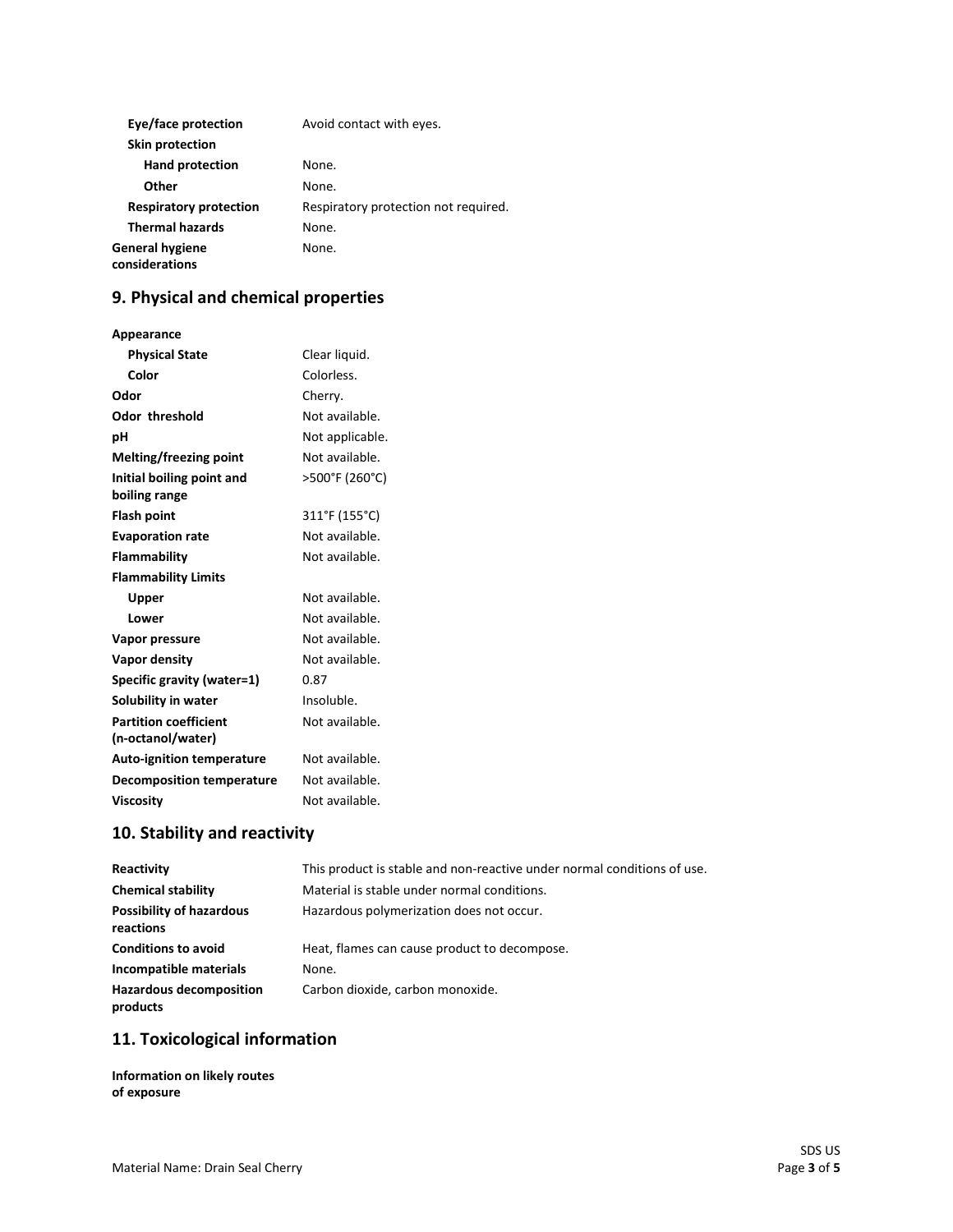| Ingestion                                                                          | Expected to be a low ingestion hazard.                             |
|------------------------------------------------------------------------------------|--------------------------------------------------------------------|
| <b>Inhalation</b>                                                                  | Expected to be a low inhalation hazard.                            |
| <b>Skin contact</b>                                                                | Prolonged skin contact may cause slight irritation.                |
| Eye contact                                                                        | Repeated and/or prolonged eye contact may cause slight irritation. |
| Symptoms related to the<br>physical, chemical and<br>toxicological characteristics | Dermatitis. Rash.                                                  |
| <b>Acute toxicity</b>                                                              | Not established.                                                   |

| Product                                               | <b>Route and Species</b>                                                   | $LD_{50}$              |
|-------------------------------------------------------|----------------------------------------------------------------------------|------------------------|
| Drain Seal Cherry (CAS mixture)                       |                                                                            |                        |
| Acute                                                 | Oral, rat                                                                  | >5,000 mg/kg estimated |
|                                                       | *Estimates for product may be based on additional component data not shown |                        |
| Skin corrosion/irritation                             | Not classified.                                                            |                        |
| Serious eye damage/<br>irritation                     | Not classified.                                                            |                        |
| <b>Respiratory sensitization</b>                      | Not classified.                                                            |                        |
| <b>Skin sensitization</b>                             | Not classified.                                                            |                        |
| <b>Germ cell mutagenicity</b>                         | Not classified.                                                            |                        |
| Carcinogenicity                                       | Not considered a carcinogen.                                               |                        |
|                                                       | OSHA Specifically Regulated Substances (29 CFR 1910.1001-1050)             |                        |
| Not Listed.                                           |                                                                            |                        |
| <b>Reproductive toxicity</b>                          | Not classified.                                                            |                        |
| Specific target organ toxicity<br>- single exposure   | Not classified.                                                            |                        |
| Specific target organ toxicity<br>- repeated exposure | Not classified.                                                            |                        |
| <b>Aspiration hazard</b>                              | Not considered an aspiration hazard.                                       |                        |

# **12. Ecological information**

**Ecotoxicity**

No information.

| Persistence and degradability    | Not available.                     |
|----------------------------------|------------------------------------|
| <b>Bioaccumulative potential</b> | Potential to bioaccumulate is low. |
| Mobility in soil                 | Not available.                     |
| Other adverse effects            | Not available.                     |

### **13. Disposal considerations**

| <b>Disposal instructions</b>          | Dispose of in accordance with local regulations.                                                                                                                                                                        |
|---------------------------------------|-------------------------------------------------------------------------------------------------------------------------------------------------------------------------------------------------------------------------|
| Local disposal regulations            | None.                                                                                                                                                                                                                   |
| Waste from residues/unused<br>product | Dispose of in accordance with local regulations. Empty containers or liners may retain some<br>product residues. This material and its container must be disposed of in a safe manner. (see:<br>Disposal instructions). |
| Contaminated packaging                | Empty containers should be rinsed with water and recycled.                                                                                                                                                              |

# **14. Transport information**

**DOT**